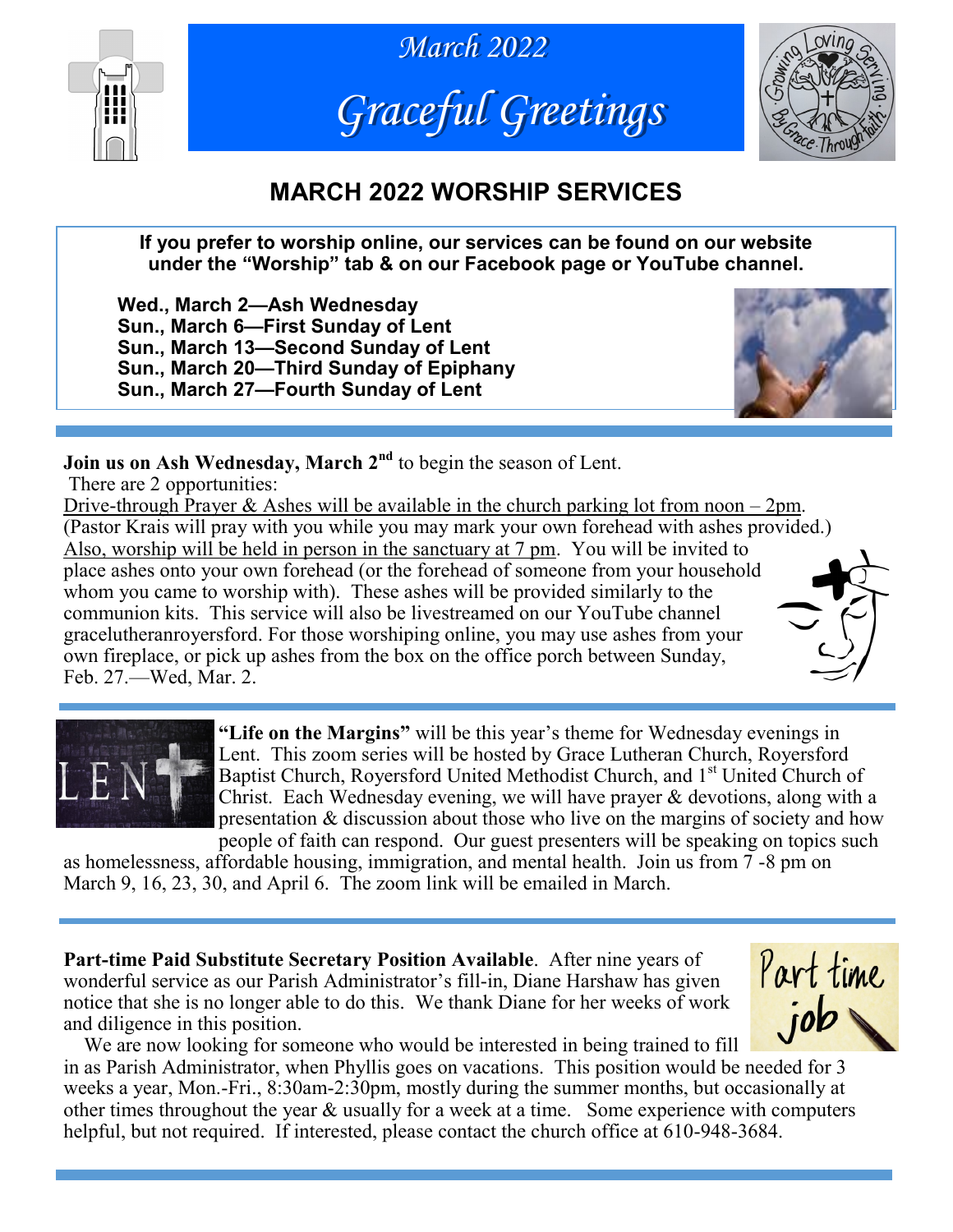#### **Pastor's Points:**

At this year's annual meeting, I spoke of "rebuilding" at Grace, following 2 years of a pandemic. What does that mean and what will it look like? Together, we'll be working on restoring relationships and inviting re-engagement of members. We'll be reaching out and establishing new connections in our community. This will be a time of creating a space big enough to hold those who have suffered and need comfort and healing, along with those who are eager to just get all of this behind us (and those in between!).



"Rebuild" does not mean everything will look the same. It won't. It will mean centering ourselves on the mission given to us by God to be Christ's Church here in Royersford. It will mean lots of prayer and asking for God's guidance and being open to where Jesus leads us to grow, love, and serve by grace through faith. We've got work and an adventure ahead, and I trust that the Holy Spirit is at work. I pray that you will be there too! As we begin, I invite you to share your thoughts, fears, dreams, and vision via phone or email, or in person with me!



#### *From the Deacon's Desk: Outdoor Worship*

Last summer Grace had two opportunities for outdoor worship. This was met enthusiastically by those who attended.

As summer 2022 draws near, it is time to start planning what our summer worship will look like. Since we have returned to having two indoor worship services, plans are underway to consider the desire for and find a new time for our outdoor summer service.

A survey will be sent out mid-March in an email blast. Please take a few minutes to fill this out when you receive it. Hard copies will also be available during worship. You can return your written responses from the hard copies to the church office, put it in the offering plate, or simply email me at [deaconallison12@gmail.com](mailto:deaconallison12@gmail.com) with your replies.

Your response by April 18th would be greatly appreciated!

Blessings!

**Our Prayer List Coordinator is Becky Leonard.** Becky is a wonderful addition to our volunteers, who help keep our church family connected and growing. Please send any prayer requests to Becky at bellpn@aol.com or you can call the church office at 610-948-3684 and leave a message. Thank you for sharing your joys & concerns and praying for others.

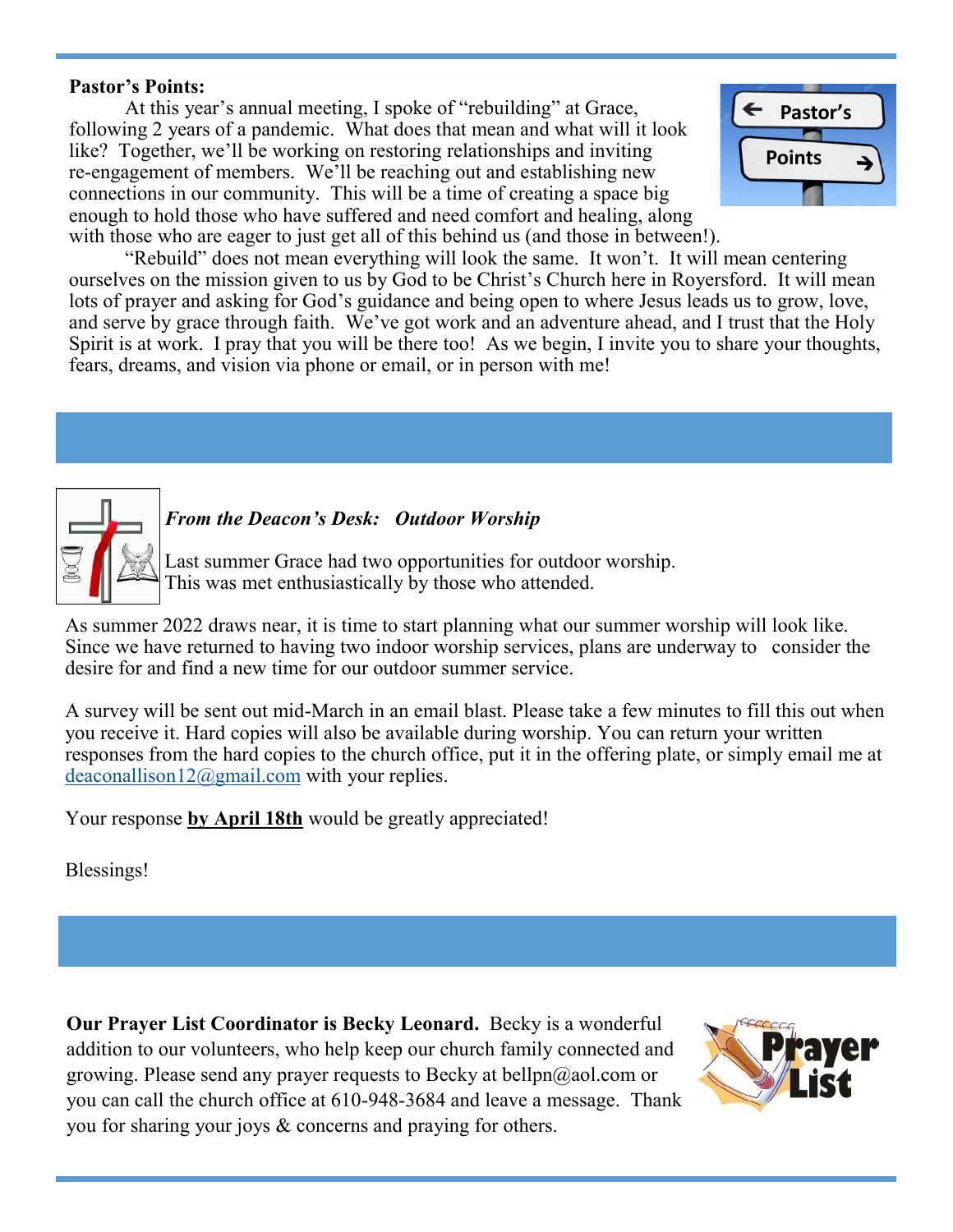## **YOUTH NEWS**

Join us for G.R.A.C.E. Place from 9:30am – 10:15am, Mar. 6th & Mar. 20th.

March 6th is G.R.A.C.E. Place for individual classes: 2 year old  $-1<sup>st</sup>$  Grade & 3rd  $-$  6th graders.

March 20th will be large group G.R.A.C.E. Place with Kelsey in the Welcome Center, learning faith through life size board games!

*2 nd graders have 1st communion class every Sunday, 9:15-10:15am with Miss Judy Lukens in LO9.*

1<sup>st</sup> graders & under (with parents) will meet in the social hall.. 3rd – 6th grade will meet and stay in the welcome center.. All classes are back inside. We ask that you wear a mask and stay socially distanced.

We're looking for volunteers to help lead these classes. Please be prayerful about this opportunity and email Kelsey if you'd like to volunteer.

Tuscarora Lutheran Youth Retreat is for 6th – 12th graders! Mark your calendars for Saturday, March  $26<sup>th</sup>$  from  $10am - 6pm$  at St. Luke's in Devon! Registration is \$50 LAST DAY TO REGISTER is March  $6<sup>th</sup>$  to Kelsey (registration forms & fee due)

### **Lent – "Life on the Margins"**

Families are invited to learn and serve those who live in the margins.

Each Wednesday, we invite you to put together snack bags for Daily Bread & participate in a family daily devotions, learning about those who live on the margins. Snack bags can be dropped off by Sunday's at Grace.

These devotions and directions for snack bags can be found each Wednesday on Facebook or by email.



**Grace Evangelical Lutheran Church Grace Lutheran Youth Group "Like" us to see recent news & events**

### **During the Sundays in Lent, Grace will be collecting items for the Welcome Church,**

**in Philadelphia.** The Welcome Church is "a church with no walls" and attracts people of all walks of life, especially the homeless. Kelsey Tomlinson and crew will be helping at the Welcome Church in May. Here are the items we are collecting:

Sandwich size Ziploc bags, Water bottles, Juice boxes, Capri Suns, *Snack-size items, individually wrapped*:

Fruit Snacks, Mini chocolates (i.e., Hershey), Raisins Chewy granola bars, Cookies (i.e., Oreos, Chips Ahoy) Potato chips (1 oz.), Peanut butter crackers/cheese crackers, Mini Slim Jim's

Please place your donations on the table in the  $6<sup>th</sup>$  Avenue foyer!

For I was hungry, and you gave Me something to eat; I was thirsty, and you gave Me something to drink: I was a stranger, and you *invited* Me in. Matthew 25:35

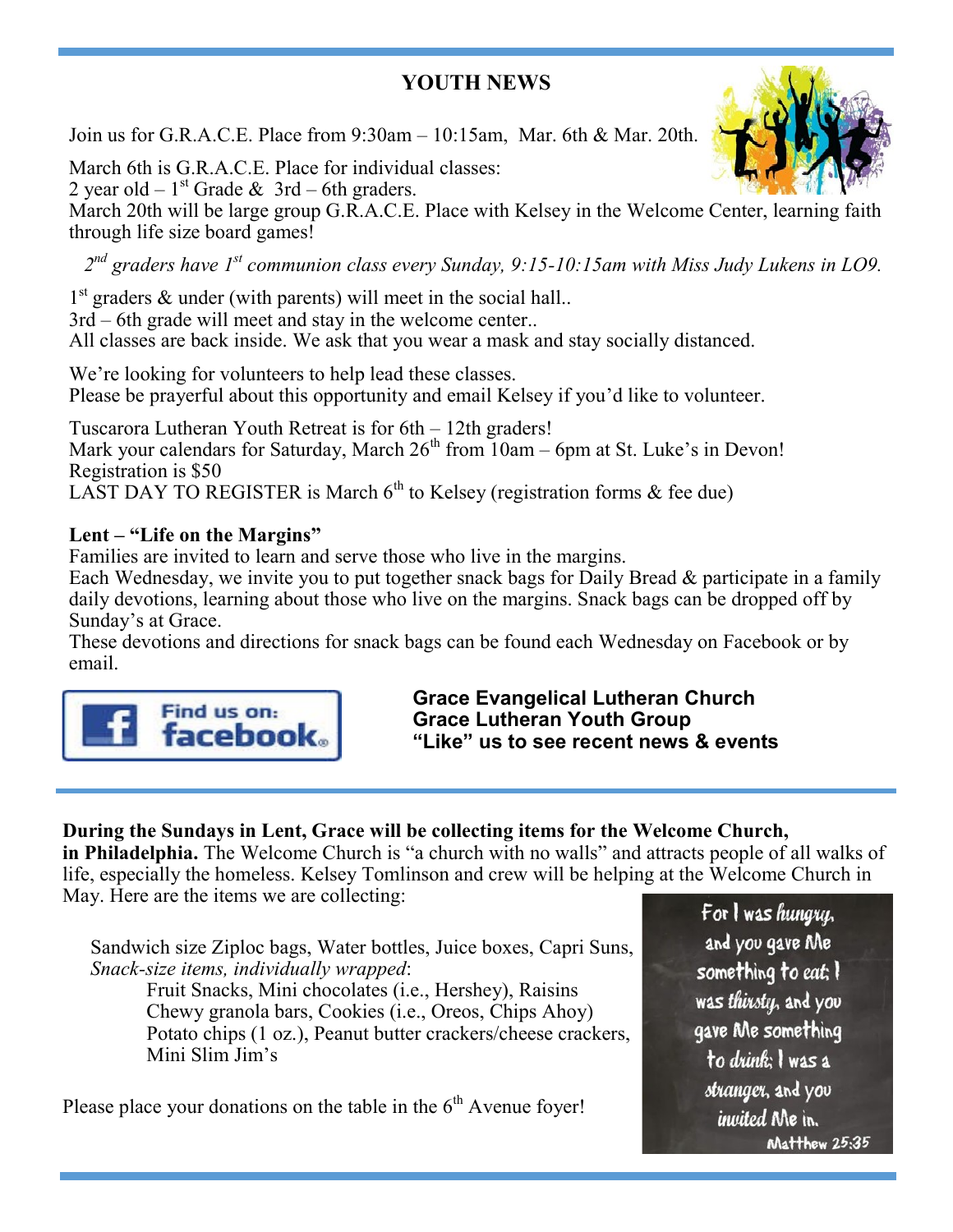### **Check Out These Other Great Ways to Stay Connected**



*Sunday morning Adult Faith Formation—*Richard Harshaw is leading a group for fellowship and discussion on Sunday mornings at 9:15am. You can find Richard in the choir room. Judy Stryker's book discussion group will begin when COVID numbers go down and we can begin to meet without masks again. Stay tuned and continue to check back for a start date. (and please remember that masks are required in the building now for all gatherings).

*Other Adult Faith Formation—* Are you looking for a way to gather with others to deepen your relationship with God and with each other? Small groups are a great way to get together to grow, to learn, and to serve (living up to our mission here at Grace). If you have questions about what kinds of groups or learning opportunities we can create, contact Deacon Allison, who will help you get started.





**A new study of the Gospel of Luke began on the week of February 28th.**  Come join us! No experience necessary! Come find out how exciting scripture is. On Sunday mornings we get only a taste. One thing this group has discovered is just how different the gospels are for each other. We meet via Zoom at 7:00 pm on

Monday evenings and at 10:00 am on Thursday mornings. Both groups study the same material. Anyone is welcome to join us at any time. Contact deaconallison  $12@g$  mail.com or the church office for a link.

**Facebook Live Opportunity —**Join either Pastor Krais or Deacon Allison for prayer time on **Sundays. Times will fluctuate** based on what is happening with our in-person Sunday morning schedule. The Thursday Facebook Live has ended, but Deacon Allison will occasionally host one at various times. Check the Facebook page for updates.



**Morning Grace Daily Devotions**. You can find our Morning Grace Devotions at allisonwilcox.com. Sign up there to receive devotions in your email box Mondays through Fridays.

**Healing Service***—*If you are interested in the Healing Service starting up again via Zoom (at least for now until numbers go back down), please let Deacon Allison know! ([deaconallison12@gmail.com\)](mailto:deaconallison12@gmail.com)



**Noon Coffee Hour & Get Real Link Info.!** Miss seeing your Grace friends? You don't have to! Join this zoom meeting just to chat and check in with one another. You'll be glad you did! Please call Angela Feist or the church office at 610-948-3684 for the new link or more info.



### **Stay "connected" wherever you go! We're all over social media!!**

**Website:** www.gracelutheranroyersford.com **Email:** gracelutrn@verizon.net **YouTube Channel:** gracelutheranroyersford **Instagram search:** grace.lutheran.royersford **Facebook search:** Grace Evangelical Lutheran Church **Twitter search:** @gracelutheran12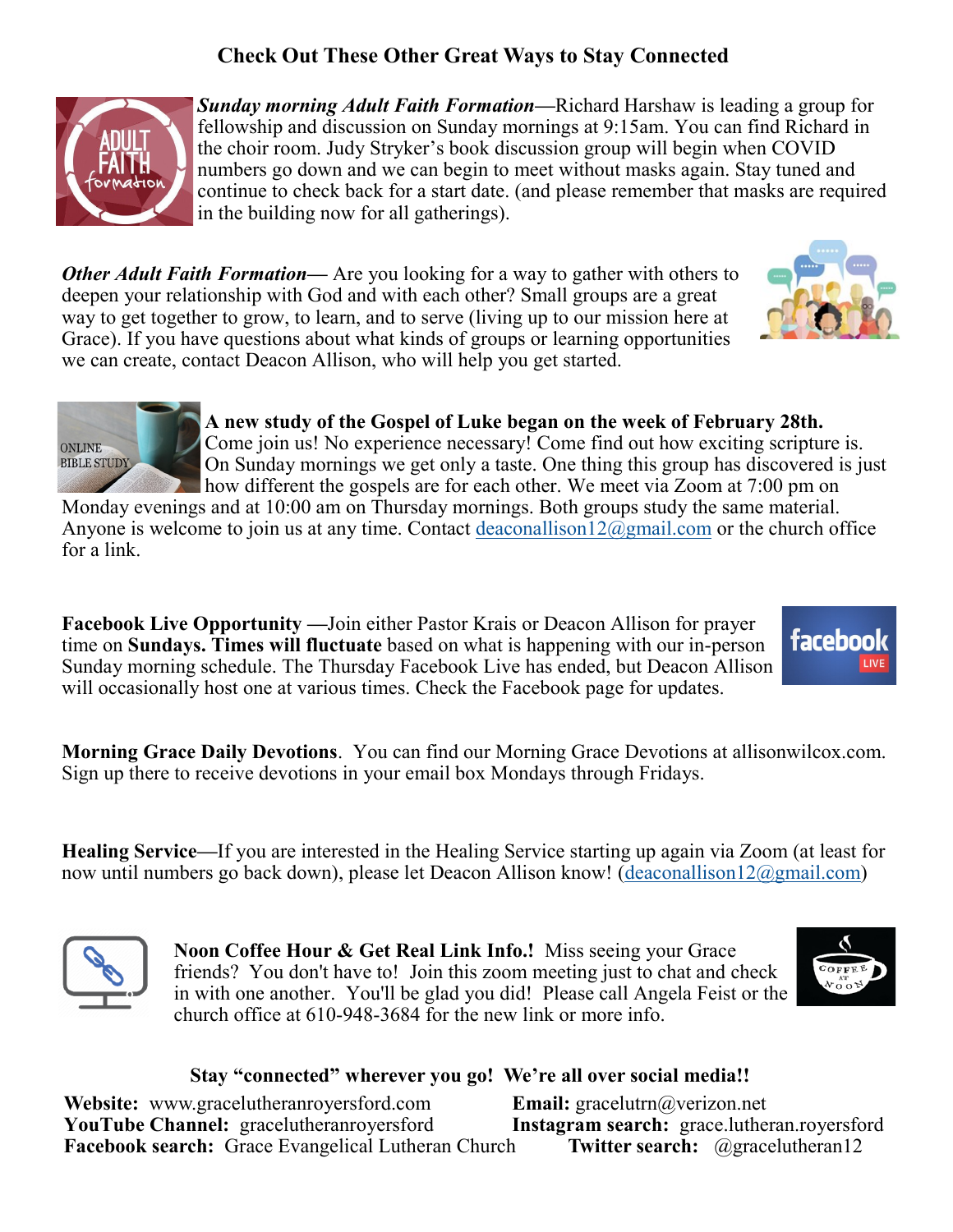### **Worship at Grace:**

Here's what a typical Sunday morning looks like at Grace:

8:15 am: Traditional worship in the sanctuary, centered on Word & Sacrament. Inspiring music, faithful preaching, life-giving Communion. This service is immediately in need of volunteers who will click through a power point for the service; an easy job, but very important! Please contact the church office if you are willing to do this!



9:30 am: Grace Place! (Sunday School for  $1<sup>st</sup>$ - 6<sup>th</sup> grades) Every other Sunday. Confirmation classes will run from 9:15-10:15 every Sunday. Check out the details in our youth section of the newsletter.

10:30 am: Contemporary worship in the sanctuary, centered on Word & Sacrament, is less formal. Spirit-filled music by Spirit of Grace praise band, children's sermon by Kelsey & Communion . This service will be livestreamed to our Youtube channel at GraceLutheranRoyersford and is always recorded & saved to our website at [www.GraceLutheranRoyersford.com,](http://www.GraceLutheranRoyersford.com) where you can view it at your convenience.

 Grace will continue to follow local guidelines for masks and other recommendations. Currently, we are asking for all worshipers to wear a mask for their protection and the protection of children who are not eligible for vaccinations. (We're a family church – we love our kids!) Please continue to follow social distance guidelines, *especially* when you are in the buildings.



**Volunteers needed for Altar Guild.** You will be partnered with one or more people and assigned only 2 months/year. Duties include weekly refilling of candles, making communion kits, and changing colors & sign boards as per church calendar. Pastor Krais guides and reminds us of what is needed for the month. This is a great way to share and minister with other members of the congregation. Training and support are always provided. Please contact me if interested/would like more

information. Thank you, Tammy Jordan 610-724-7459 or [tazzjordan@hotmail.com](mailto:tazzjordan@hotmail.com)

**If inclement weather is predicted for a Sunday, please check your email!** A mass email will be sent with the zoom link and other details, if it is determined that worship is best held online. (Don't forget to check your spam also—sometimes mass emails end up there!) What a blessing to have worship options, even in snow & ice!





**Fellowship Thursday -** The third Thursday of each month, at 7pm, on Zoom! Join us one time or, even better, every month for fellowship, sharing & time with  $\geq$  friends. Each month will feature a different topic. If you have a topic idea please **Fellowship** feel free to share it! Let us know or contact the church office for the link!